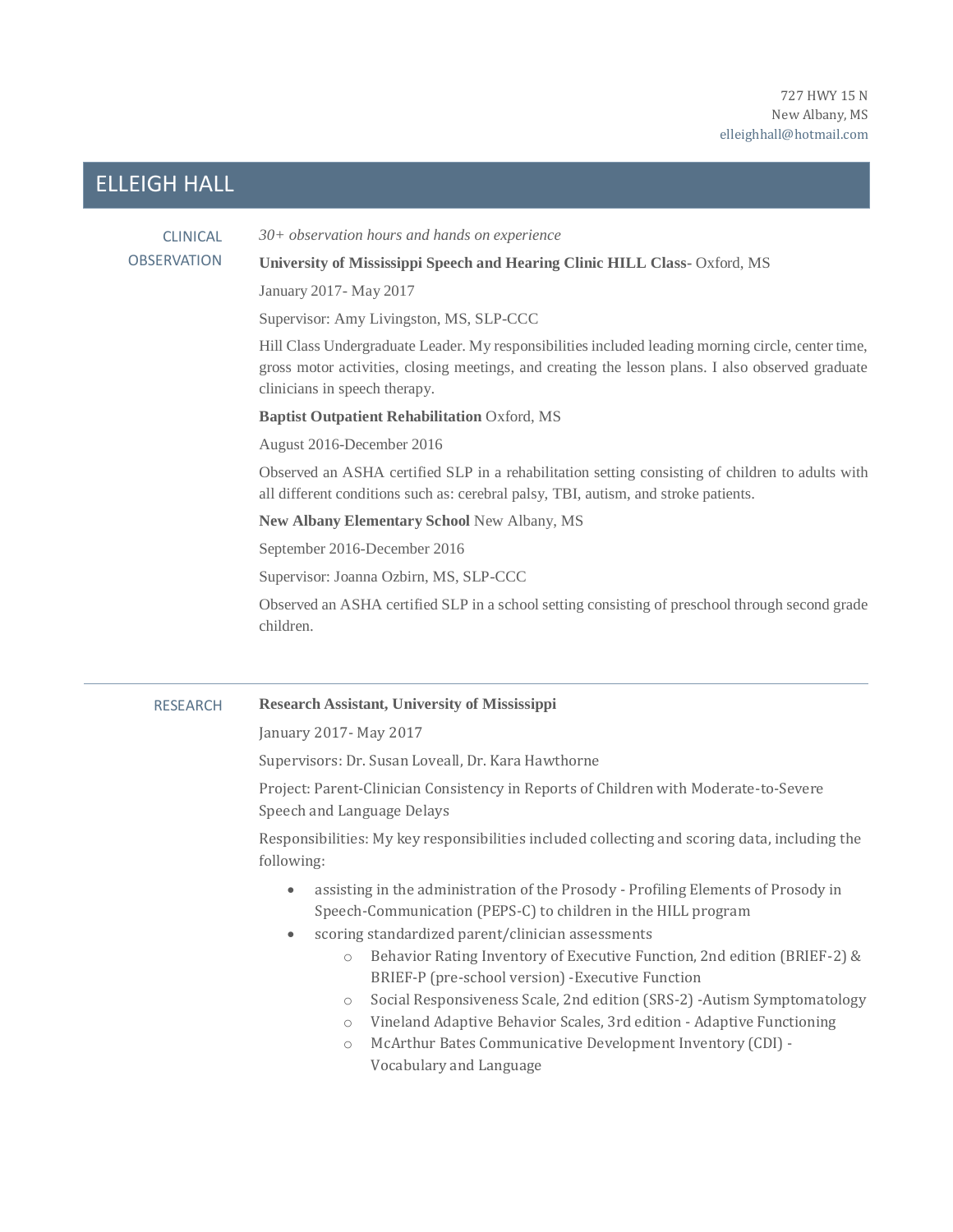Professional Presentation:

Watson, A., Hawthorne, K. E., Loveall, S. J., Davis, L., **Hall**, E. (2017, November). Consistency of Parents and Speech-Language Pathologists in their Reports of Children with Autism. To be presented at the American Speech-Language-Hearing Association's Annual Convention, Los Angeles, CA.

| <b>EDUCATION</b>  | New Albany High School New Albany, MS                                                                                                                                                                                                                       |  |
|-------------------|-------------------------------------------------------------------------------------------------------------------------------------------------------------------------------------------------------------------------------------------------------------|--|
|                   | Diploma Received-May 2014                                                                                                                                                                                                                                   |  |
|                   | The University of Mississippi University, MS                                                                                                                                                                                                                |  |
|                   | Bachelor of Science - May 2017                                                                                                                                                                                                                              |  |
|                   | Major: Communicative Sciences and Disorders                                                                                                                                                                                                                 |  |
|                   | Minor: Psychology                                                                                                                                                                                                                                           |  |
|                   | Overall GPA: 3.68                                                                                                                                                                                                                                           |  |
|                   | <b>Mississippi Department of Education</b>                                                                                                                                                                                                                  |  |
|                   | 216 Speech Therapist Licensure- August 2017                                                                                                                                                                                                                 |  |
|                   | The University of Mississippi University, MS                                                                                                                                                                                                                |  |
|                   | Master's of Science-May 2020                                                                                                                                                                                                                                |  |
|                   | Major: Communicative Sciences and Disorders                                                                                                                                                                                                                 |  |
| <b>WORK</b>       | University of Mississippi University, MS                                                                                                                                                                                                                    |  |
|                   | Graduate Assistant- August 2018- Present                                                                                                                                                                                                                    |  |
|                   | <b>Falkner Elementary School Falkner, MS</b>                                                                                                                                                                                                                |  |
|                   | 216 Licensed Speech Therapist- August 2017- July 2018                                                                                                                                                                                                       |  |
|                   | Responsibilities: Providing speech articulation services to children aging from three years old to<br>eighteen years old.                                                                                                                                   |  |
|                   | New Albany Elementary School New Albany, MS                                                                                                                                                                                                                 |  |
|                   | Extended School Year Assistant Teacher- Summer 2016, Summer 2017                                                                                                                                                                                            |  |
|                   | Responsibilities: Assisting third graders with language, reading, and math in a summer program<br>designed for students with IEP's.                                                                                                                         |  |
|                   | Alfa Insurance New Albany, MS                                                                                                                                                                                                                               |  |
|                   | Assistant Insurance Agent August 2014- May 2015                                                                                                                                                                                                             |  |
| <b>GRADUATE</b>   | University of Mississippi Speech and Hearing Clinic HILL Class Oxford, MS                                                                                                                                                                                   |  |
| <b>CLINICIAN</b>  | August 2018-December 2019                                                                                                                                                                                                                                   |  |
| <b>EXPERIENCE</b> | Supervisor: Amy Livingston, MS, CCC-SLP                                                                                                                                                                                                                     |  |
|                   | My role as a graduate clinician was to transition a client with ASD from an inclusive classroom to<br>a regular education classroom full time, using a collaborative approach with other professionals,<br>while also providing intensive language therapy. |  |